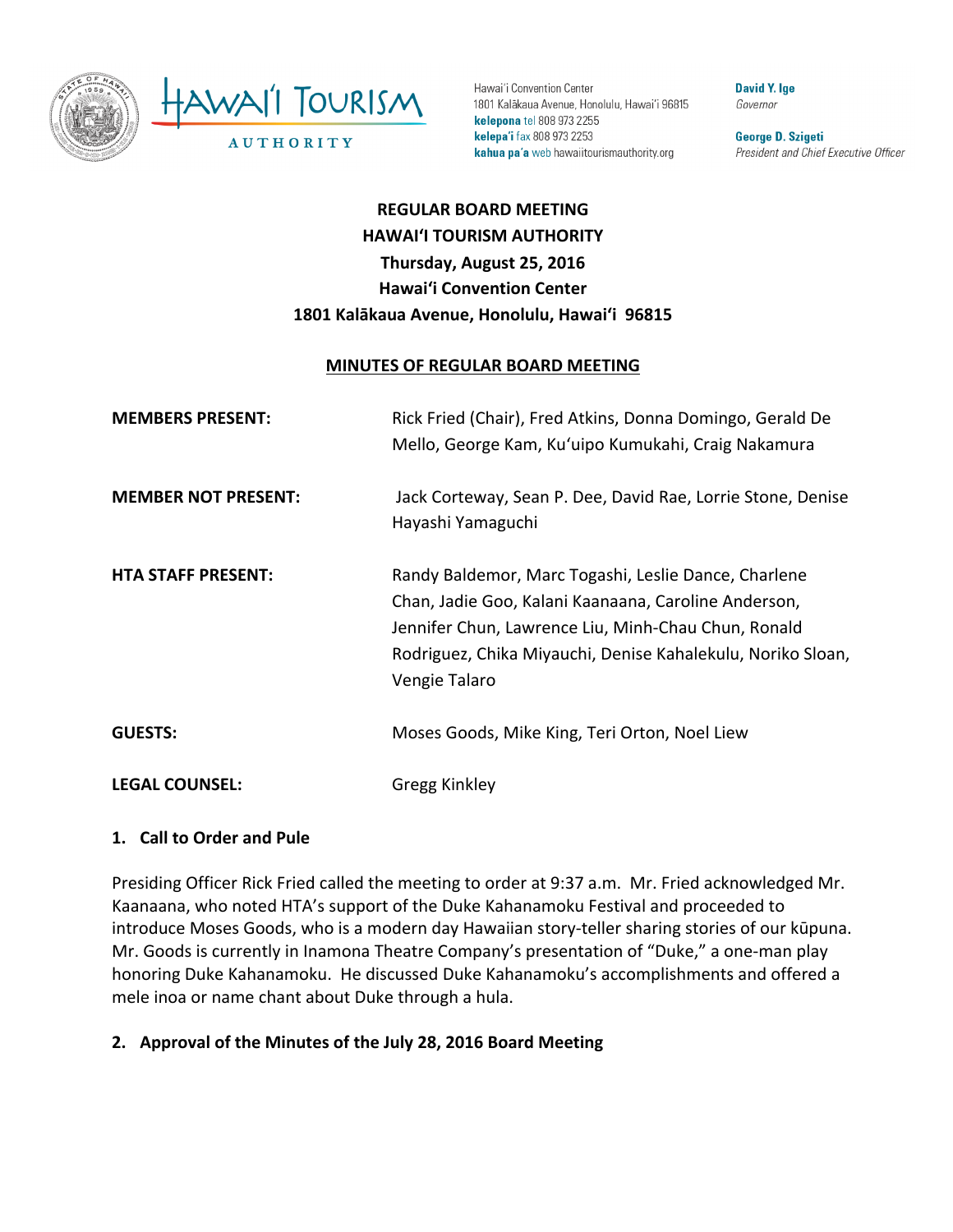Mr. Kam moved to approve the minutes of the Board meeting held on July 28, 2016. Mr. De Mello seconded the motion, which was unanimously approved by all the members present.

## **3. Review of Recent and Upcoming Permitted Interactions**

There was no report of any permitted interaction by a Board member.

#### 4. Report of the CEO Relating to HTA's Programs

Mr. Baldemor referred to the Report of the CEO included in the board packet previously distributed to the Directors. He noted it is an "exciting time" for HTA because the Tourism Conference is a month away. This year's Tourism Conference is "very different" from past conferences. The Conference will have a "rich agenda," "highlight the neighbor islands," and will have "value" for the "cross-section" of people attending. He acknowledged the support and assistance provided by Staff. He noted the meeting of the International Union for Conservation of Nature (IUCN) World Conservation Congress will be held next week.

In response to Mr. Fried's inquiry regarding the current number of attendees at the Tourism Conference, Mr. Baldemor noted there are currently approximately 950 registered attendees. He expects more people to be registering later. He noted this year's Conference will have an "international flavor" and international tourism stakeholders are being contacted. In response to an inquiry from Mr. Atkins, Mr. Baldemor stated that a "fair amount" of people have signed up for neighbor island excursions, especially to Kaua'i.

Mr. Fried acknowledged the useful information in a "Hawai'i tourism update" he currently receives via email from HTA on a daily basis. He also noted the detailed information being provided in the CEO Report, including information explaining any changes in the monthly visitor data. He encouraged Board members to continue its review of the CEO Report.

#### **5.** Presentation and Discussion of a New GoHawai'i Mobile App for Travelers

Mr. Fried acknowledged the efforts of Dan Luke, Ikayzo, and Ms. Goo for the development of the gohawai'i mobile app. Ms. Goo expressed appreciation for Mr. Baldemor's "encouragement and initiative" to develop the app, which is currently available to be downloaded. She showed a video presenting the app's features and that the video was produced by the "Sea Rider program at Wai'anae."

Ms. Goo provided a PowerPoint presentation and noted the following: that on the dissemination date of August 8, 2016, there were a total of 312 "media pickup" and 10,448 total views and hits; the number of "pickup" by source type (newspaper, news and information, blog-parental influence, broadcast media, blog, and other) and by industry (media and information, financial, tech, retail and consumer, travel and leisure, and other); the app was discussed in articles disseminated by Civil Beat, Travel Weekly, Where Magazine, Yahoo Finance, New York Business Journal, Market Watch, and Seeking Alpha; the number of impressions achieved through various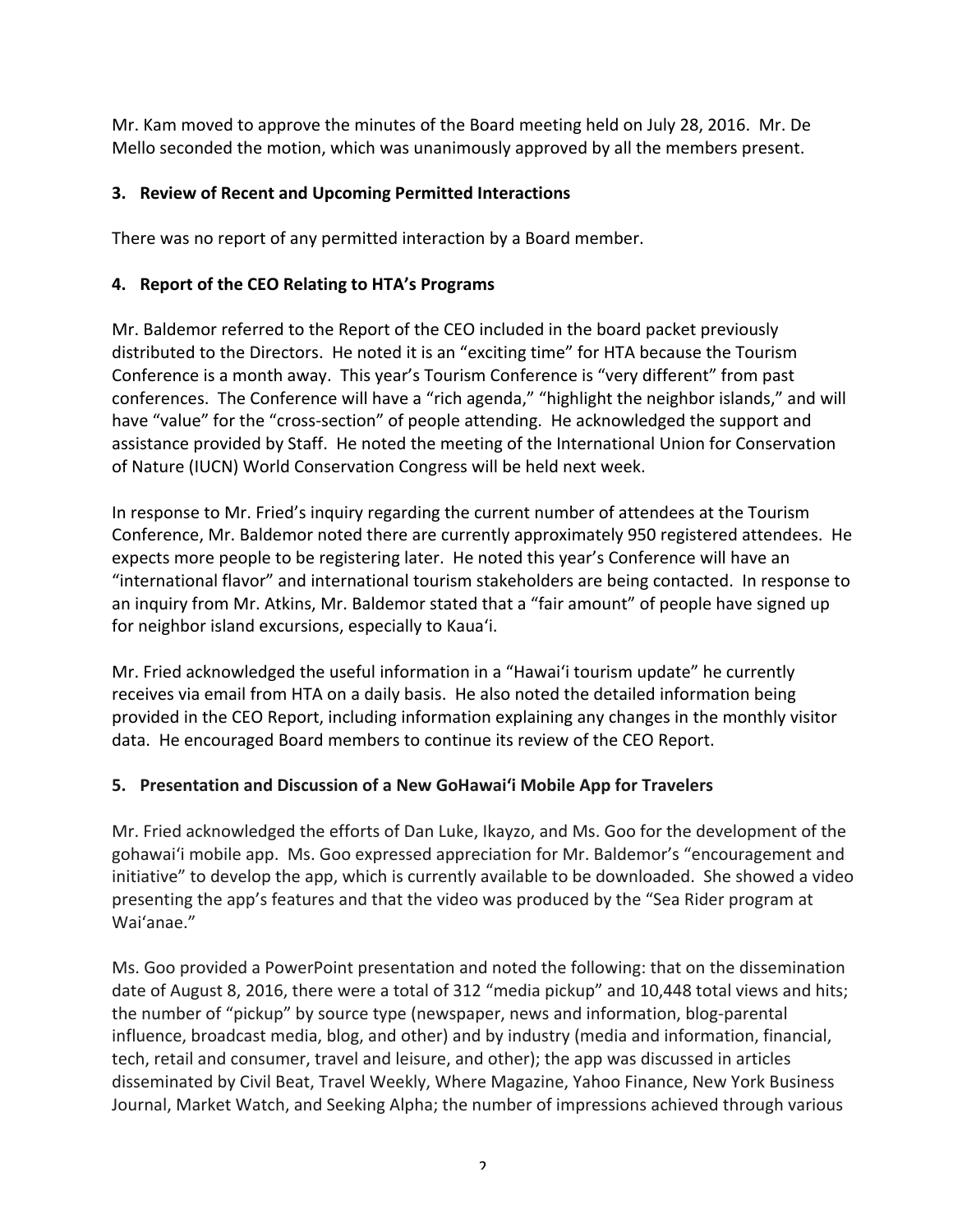online travel and airline websites; and, the total audience per day (143,012,359). Ms. Goo also acknowledged Hawai'i Tourism Japan for doing a "good job" in having the airlines displaying the app on its flights. The "China team" was also "very clever" to align the app launch date (8/8) with an "auspicious day" for Chinese women to ask their boyfriend if they want to travel to Hawai'i. Ms. Goo concluded by noting it is important to leverage the app as a means to get Hawai'i's "name out there" and to people who may want to travel to Hawai'i.

Ms. Goo introduced Mike King, Ikayzo, who continued with the PowerPoint presentation and noted the following as of August 23, 2016: that the 7,027 total downloads was "phenomenal" when compared to other apps that would achieve 10,000 downloads after 10 months of being launched; of the total downloads, 4,787 were downloaded through a iOS mobile platform and 2,240 were downloaded through an android platform; that Japan had the largest number of downloads and followed by China and U.S.; that the most visited and viewed pages in the ranked order of popularity were related to destination, safety, and a "my list" section offering viewers an opportunity to add content or to offer recommendations based on answers to a questionnaire; that the most visited and viewed islands in ranked order were O'ahu, Hawai'i Island, and Maui; that the most visited and viewed "travel smart" section in ranked order were "general travel tips," hotel safety, and water safety; and, that 73% of the users were new and 27% were returning. He further noted the typical user session was more than 3 minutes, which was "really great" when compared to an average session of 10-30 seconds, which is considered "good."

Mr. King concluded his presentation by discussing the future functionality of the app to include push notifications to provide news alerts; tablet support by offering greater sizing; iBeacon support to enhance commercial utilization; social media integration to allow sharing of a Hawai'i visit with friends and family; offline support when there is "weak connectivity;" and 3D video support to allow greater visual content.

Mr. Atkins questioned the use of "cartoon characters" on the app that may appeal to Japan visitors but may not appeal to North America visitors. Mr. King responded that the marketing partners were consulted. It was determined that the target audience would "dive into safety." Mr. Baldemor added there was an effort to "depersonalize" so the app would appeal to a greater audience.

Mr. Nakamura noted apps used by other visitor destinations would have drop down menus offering hotels and attractions. Ms. Goo referred to the next development phase for the app and noted the use of iBeacon. Mr. Baldemor also noted the use of iBeacon and "push technology," which would give immediate emergency information to visitors. He stated the app is an initial platform which "can grow in a lot of different ways," and we "need to do it the right way" to give what is most important for visitors to know.

Mr. Atkins asked whether the app "will take away" from "gohawaii" being used by visitors. He also asked "what is the main purpose" for the app and "what are we trying to achieve." Mr. Baldemor responded that gohawaii is going through an "overhaul" and will be connected to the app. The purpose of the app is to provide information about Hawai'i. Mr. Atkins noted that HTA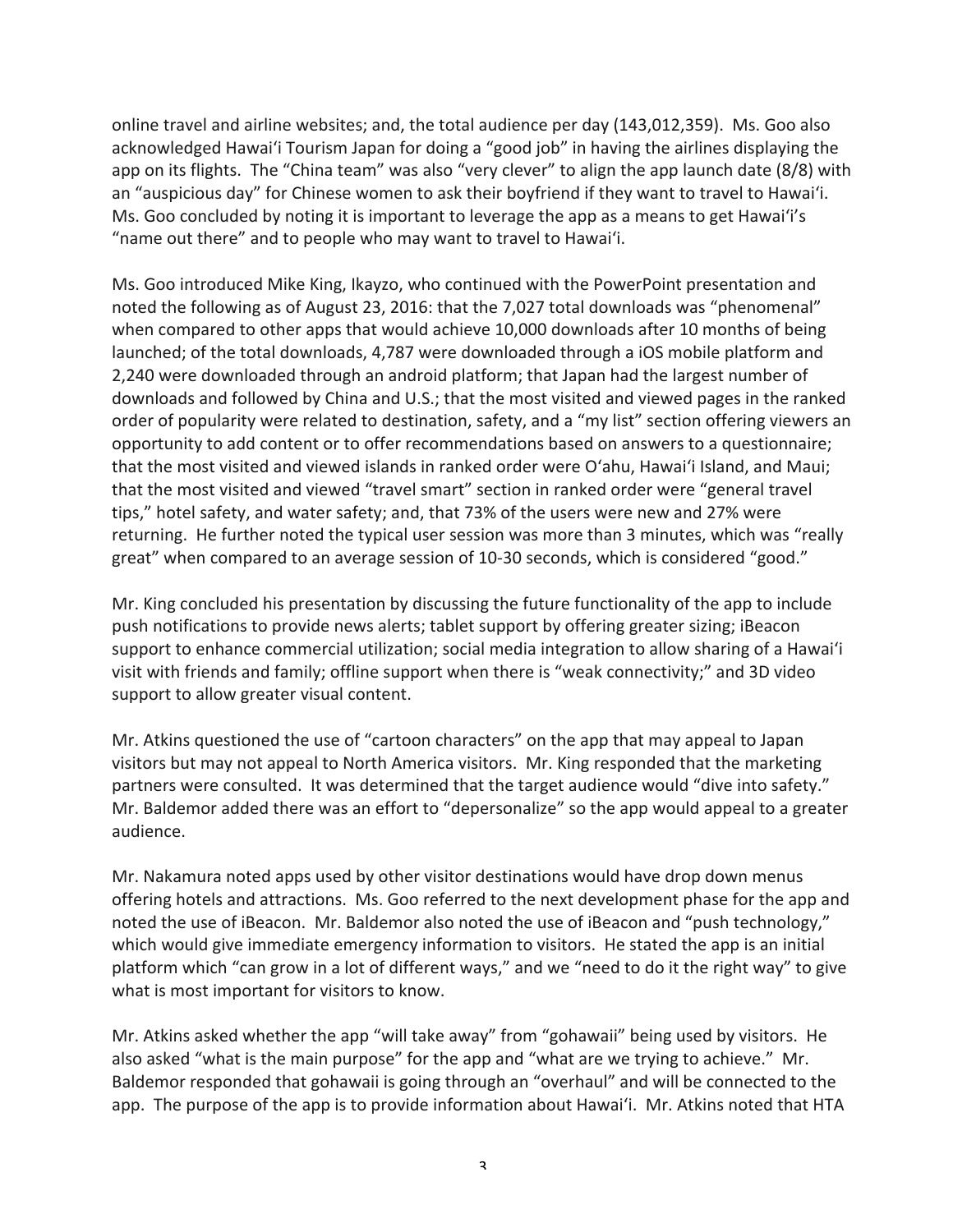has taken away gohawaii from the Hawai'i Visitors and Convention Bureau (HVCB). He noted that gohawaii was a "conversion website" and asked if the conversion aspect was being addressed. Mr. Baldemor responded that HVCB has been consulted and the conversion aspect will be addressed in the future.

Mr. Baldemor acknowledged the efforts provided by Ms. Sloan and Ms. Goo. The end product does not fully recognize all the work engaged in to develop the app.

## **6. Presentation and Discussion of Market Insights and Current Market Conditions**

Ms. Chun stated that a "press release will be issued next week and current visitor data is not yet available." She referred to a report in the board folder packet entitled "Market Insights-July 2016," which provided information on the tourism industry's economic impact for 2015. She stated that Hawai'i is performing "relatively well" in comparison with other selected competing destinations. Hawai'i properties reported the highest average daily rate and revenue per available room for the first half of 2016 and that Hawai'i ranked second for occupancy among the selected competitive destinations.

The meeting was recessed at 10:31 a.m. The meeting was reconvened at 10:38 a.m.

# **7. Presentation, Discussion and Approval of HTA's Financial Reports**

Mr. Togashi expressed appreciation to the Board and Staff for a "very good" fiscal year 2016. He referred to an executive summary and the HTA's financial reports covering the period May to June 30, 2016 that were distributed to the Board. He requested Board approval of the reports. He also noted on a statewide basis, transient accommodation tax revenues collected for FY 2016 were \$412 million and \$24 million over last year. He also congratulated AEG and noted that on a fiscal year basis, AEG recorded a \$1.4 million "profit" as compared to previous losses of \$4 million two to three years ago.

Mr. Nakamura made a motion to approve the financial statements as of June 30, 2016. Mr. Atkins seconded the motion, which was unanimously approved without any objection.

# **8. Presentation by AEG Regarding an Update of Hawai'i Convention Center Recent Activities**

Ms. Orton provided a PowerPoint presentation entitled "August 2016 HTA Board of Directors Update." In regards to the convention center's July financials, she reported July was a "slow month" for business with nine licensed events, which includes eight local events. Clients have been steered away from booking in July because airfare and hotel rates are expensive during July when there is a lot of leisure visitors. She discussed the actual July financial results for gross revenues, gross expenses and a net loss (\$302,000). A resulting reforecast for 2016 was also presented. She stated the convention center is "on the path to break even if not this year but perhaps next year." In regards to food and beverage, she reported a "flow through" of 43% for